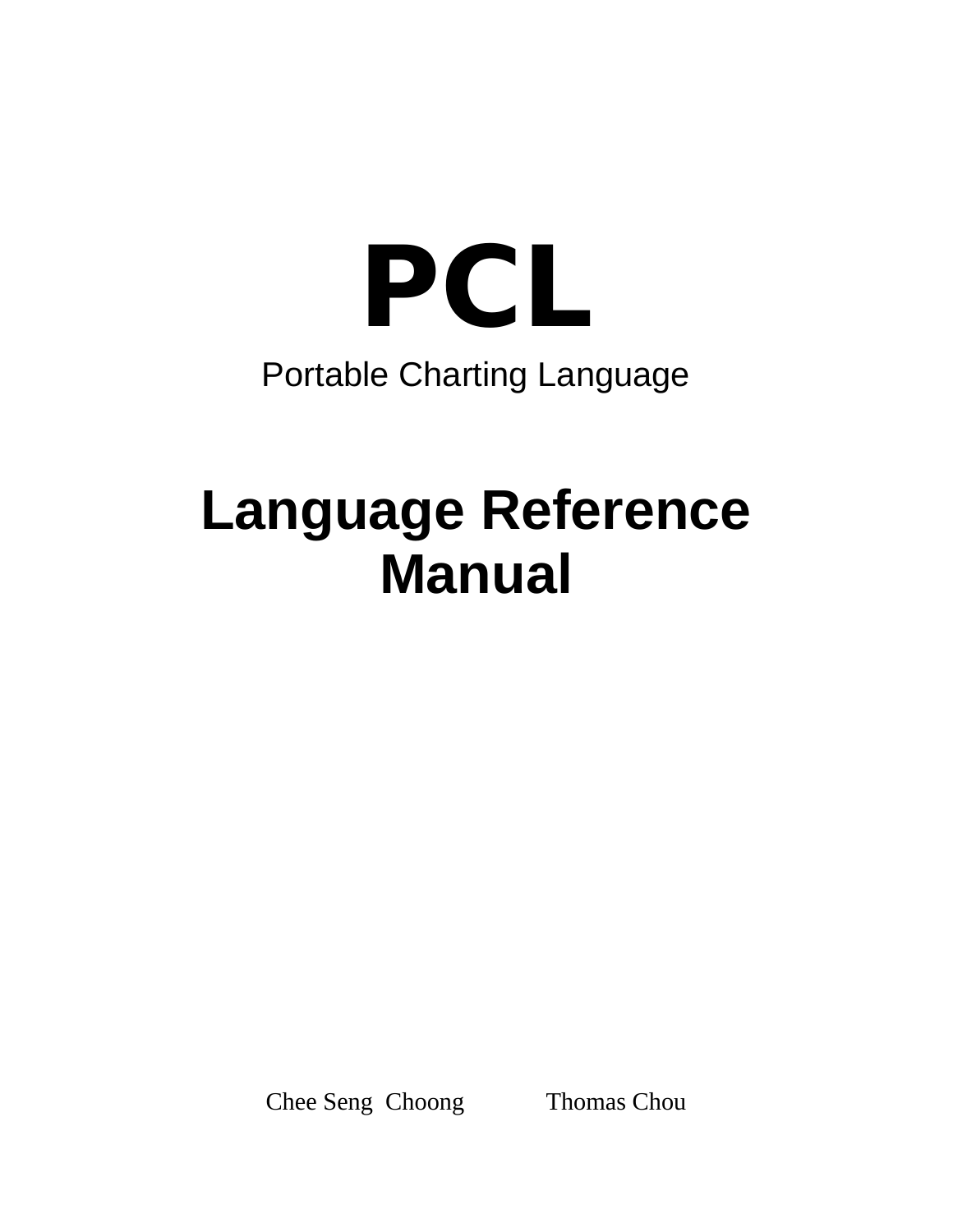# **1.1 Lexical Conventions**

The language is classified into 6 kinds of tokens: identifiers, keywords, constants, strings, expression operators and other operators. Whitespace (blanks, tabs, and newlines) are ignored and are expected to serve as token separators.

# **1.1.1 Comments**

Comments begin with "//" and ends with a carriage return or new line. Comments can begin anywhere in a line.

# **1.1.2 Identifiers**

An identifier consists of a sequence of letters, digits, and underscores "\_". The first character of an identifier should be a letter. Identifiers are case-sensitive.

# **1.1.3 Keywords**

The following identifiers are reserved as keywords, and should not be used otherwise:

| if       | else      | for     | value    | validate |
|----------|-----------|---------|----------|----------|
| qenerate | return    | break   | continue | load     |
| save     | let       | print   | true     | false    |
| in       | newseries | scatter | line     | bar      |

# **1.1.4 Constants**

There are two types of constants – numbers and strings. Their format is defined as follows:

# **1.1.4.1 Numbers**

A number consists of one or more digits with an optional decimal point ".". A number with a decimal must have the following format: An integer constant followed by a decimal point and an "e" or "E" followed by a signed integer exponent. A positive exponent may be preceeded by a plus sign "+". A negative exponent must have a minus sign "-".

# **1.1.4.2 Strings**

A string can be one or more characters enclosed in double quotes " " ". Any doublequotes within a string must be preceded by a backslash "\" character.

# **1.1.6 Other tokens**

The following operators or symbolic characters are used:

|  |  |  | $\{ \qquad \} \qquad \qquad [ \qquad ] \qquad ( \qquad ) \qquad , \qquad ;$ |  |
|--|--|--|-----------------------------------------------------------------------------|--|
|  |  |  | + − * / % = > <                                                             |  |
|  |  |  |                                                                             |  |

# **1.2 Types**

The types supported in PCL are Java primitives. Type checking will be done only at run time.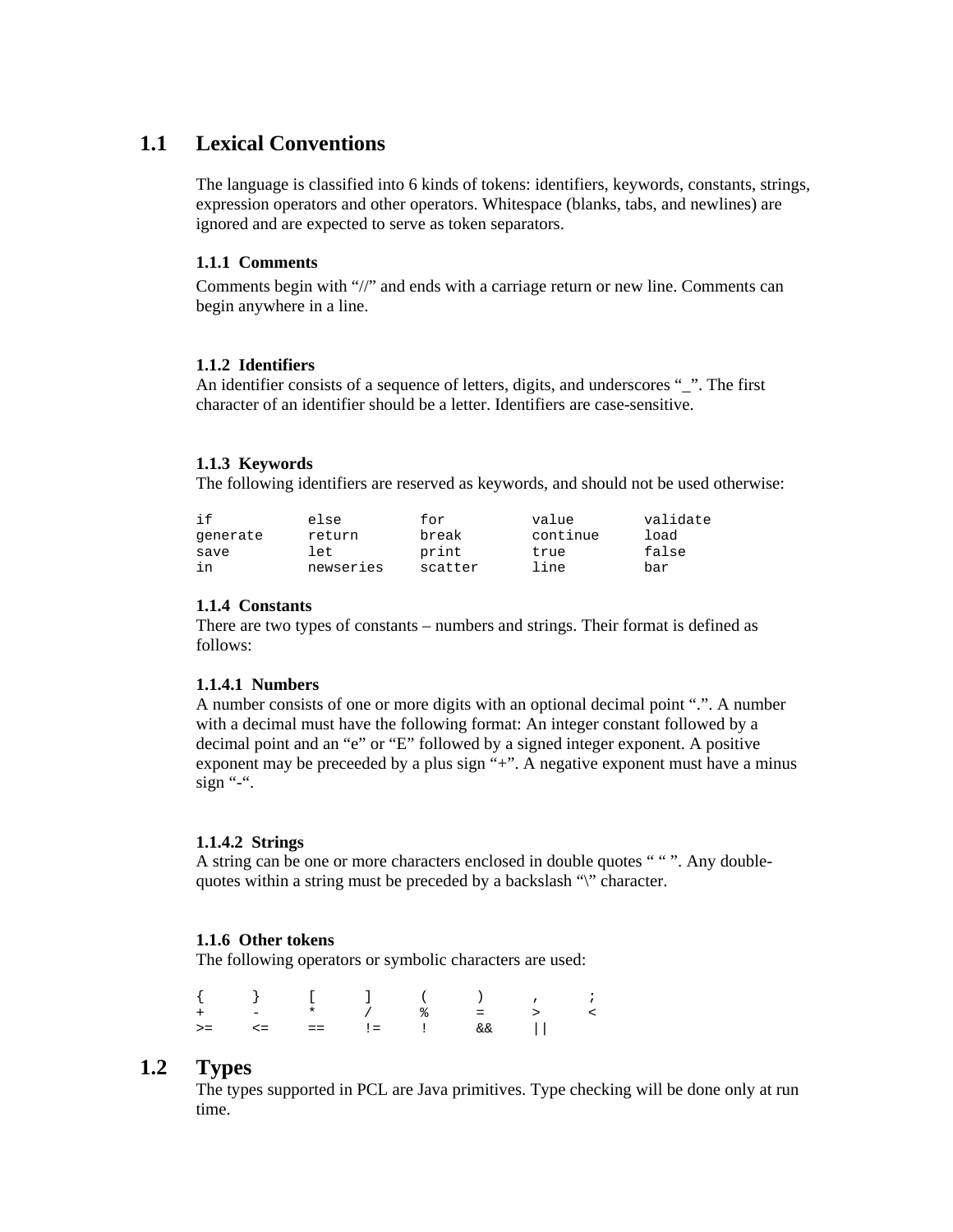# **1.3 Expressions**

# **1.2.1 Primary Expressions**

Primary expressions involve identifiers, constants, function calls, access to data series and charts, including expressions surrounded by "(" and ")".

# **1.2.2 Identifier**

An identifier is a left-value expression. It will be evaluated to a value that is bounded to this identifier.

# **1.2.3 Constant**

A constant is a right-value expression. It will be evaluated to the constant itself.

# **1.2.4 ( expression )**

An expression enclosed in parentheses is a primary expression whose value are identical to the expression itself. The parentheses denotes precedence in the evaluation of the expression that is higher than the other expressions in the statement.

# **1.2.5 Function Call**

A function call consists of a function identifier followed by parentheses containing one or a comma-separated list of expressions which are considered the arguments to the function.

# **1.2.6 Unary operators**

Expressions with unary operators group left to right.

# **1.2.6.1 -expression**

The result is the negative of the expression. This is applicable to number constants only.

# **1.2.6.2 !expression**

The result is the logic negation of the boolean value of the expression.

# **1.2.7 Multiplicative operators**

The multiplicative operators  $*, /$ , and % group left to right.

# **1.2.7.1 expression \* expression**

The binary \* operator indicates multiplication.

# **1.2.7.2 expression / expression**

The binary / operator indicates division.

# **1.2.7.3 expression % expression**

The binary % operator yields the remainder from the division of the first expression by the second. Both operands must be integers.

# **1.2.8 Additive operators**

The additive operators  $+$  and  $-$  group left to right. Precedence is deferred to multiplicative operators.

# **1.2.8.1 expression + expression**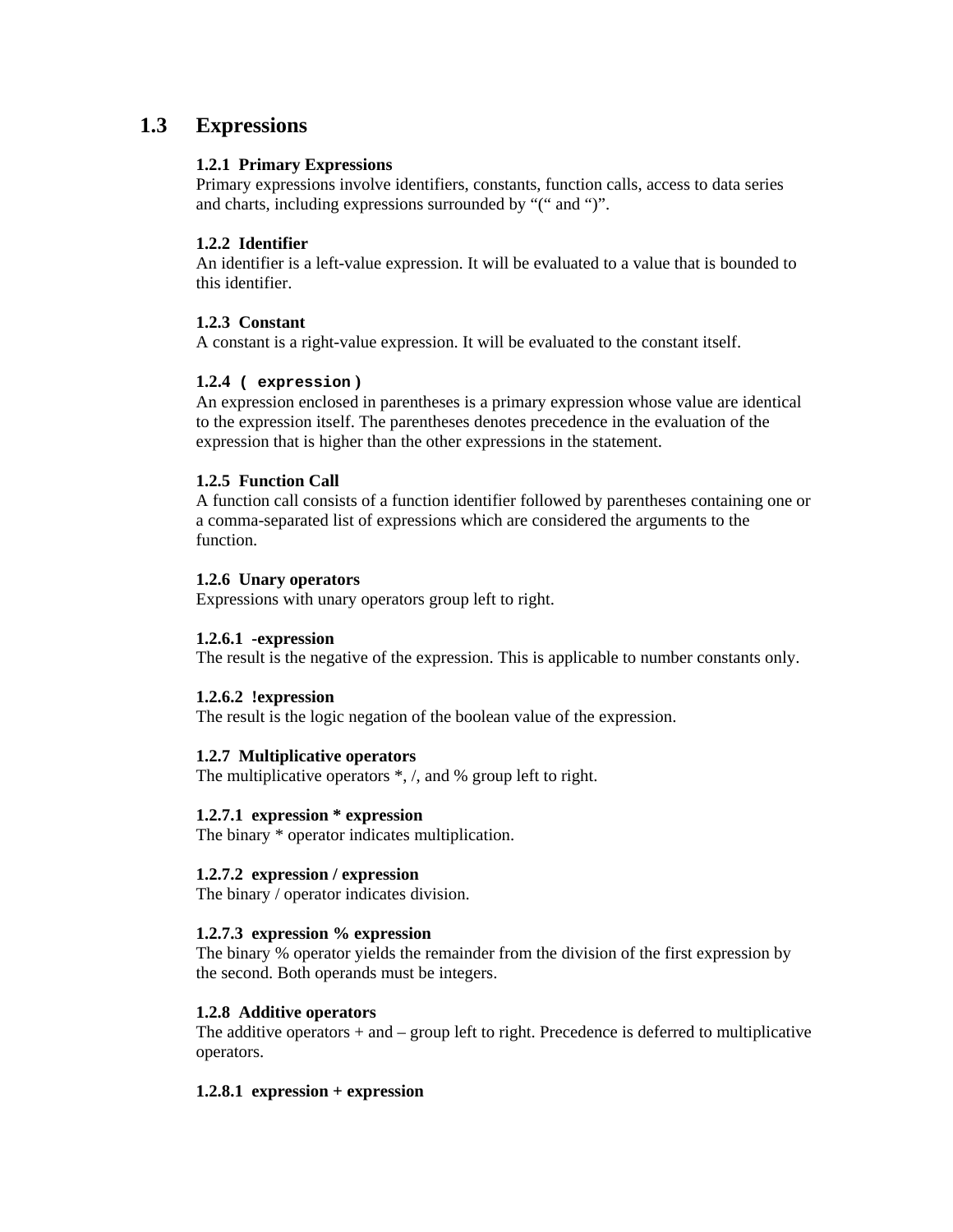The result is the sum of the expressions. If one of the operands have an exponent, the result will be represented in that format.

#### **1.2.8.2 expression – expression**

The result is the difference of the operands.

#### **1.2.9 Relational expression**

Relational operators can only have two operands and are of the following types: expression > expression (more than) expression < expression (less than)  $expression \geq expression (more than or equals)$ expression <= expression (less than or equals) The operators yield the boolean value of true if the specified relation is true; false otherwise. Only numbers may be compared.

#### **1.2.10 Equality operators**

The  $==$  (equal to) and the  $!=$  (not equal to) operators have lower precedence than relational operators. Otherwise they are evaluated the same way as relational expressions.

#### **1.2.11 expression || expression**

The || operator returns the boolean logical true if either of its operands is true. It groups left to right. Operands must contain only boolean values.

#### **1.2.12 expression && expression**

The && operator returns true if both of its operands are true. Like ||, it groups left to right and only accepts operands that contain boolean values.

#### **1.2.13 Assignments**

In the form of expression = expression, it assigns the value of the right operand to the left operand. The left operand has to be an identifier.

#### **1.2.14 Declarators**

A declaration begins with the keyword let followed by a single or list of commaseparated identifiers.

#### **1.2.15 Statements**

Statements are executed in sequence, unless flow control statements indicate otherwise. Syntax notation: syntactic categories are indicated in *italics*, and literal words and characters in gothic.

#### **1.2.15.1 Expression statement**

Most statements are expression statements of the form expression;

#### **1.2.15.2 Compound statement**

Statements can be grouped together by enclosing them with curly bracers "{" and "}".

#### **1.2.15.3 Conditional statement**

A conditional statement can be of the two following forms:

if ( *expression* ) *statement*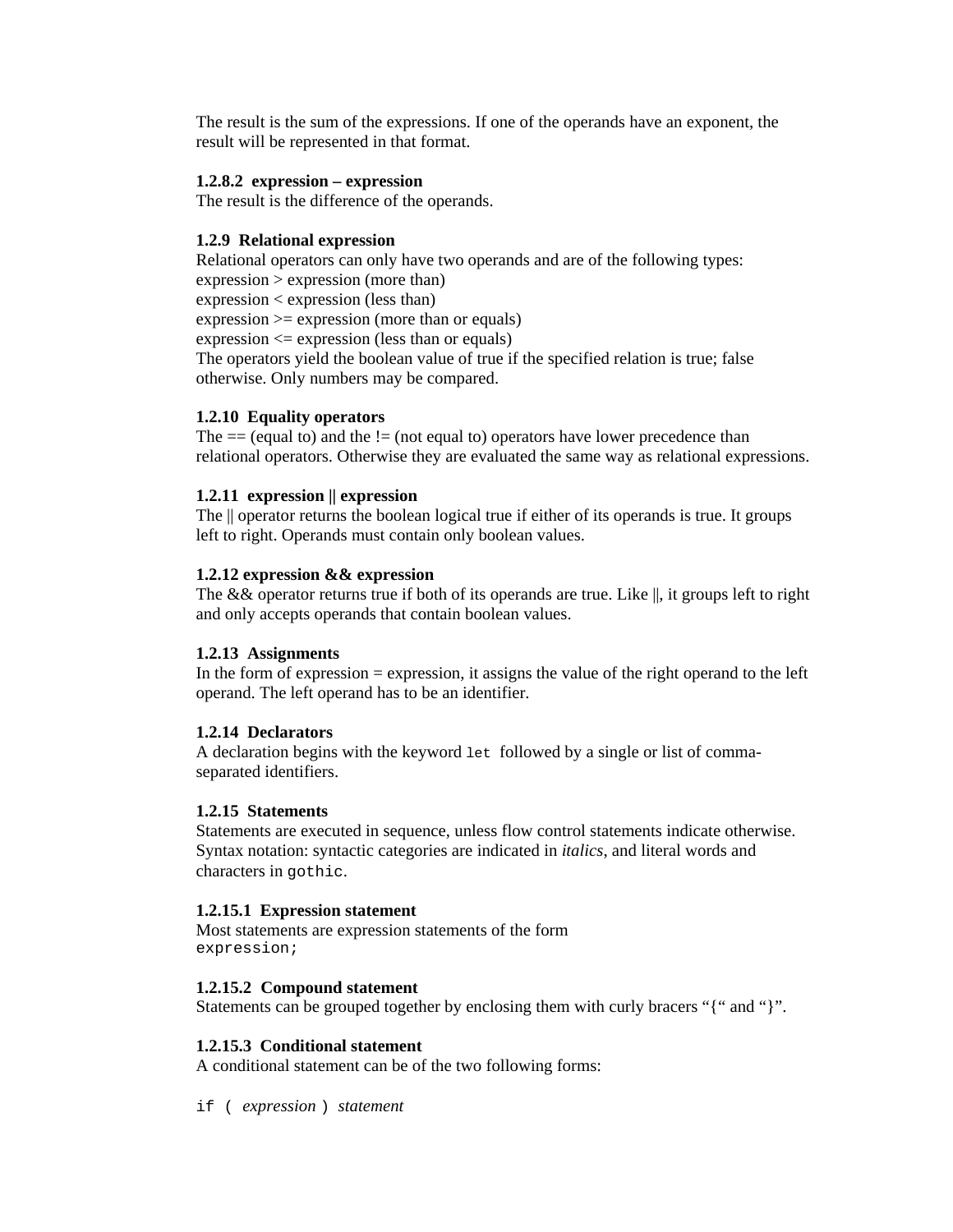#### if ( *expression* ) *statement* else *statement*

In both cases, the expression is evaluated first. If the value is a boolean true, the first statement is executed. Otherwise, the second statement is executed. The "else" ambiguity is resolved by connecting an else with the last encountered elseless if.

#### **1.2.15.4 For statement**

The for statement has the form

for ( *expression1* ; *expression2* ; *expression3* ) statement

The first expression specificies the initialization of the loop. The second expression specifies the condition that would terminate the loop. The third expression specifies the incrementation performed at the end of each iteration of the loop. All of the expressions are optional.

#### **1.2.15.5 Break statement**

The statement

break ;

causes an abort of the smallest enclosing for loop statement. Control passes to the statement that is immediately after the loop.

#### **1.2.15.6 Continue statement**

The statement

continue ;

causes control to pass to the end of the current iteration of the smallest enclosing for loop.

#### **1.2.15.7 Return statement**

A return statement,

return expression ;

is used inside the validator or generator function body. It must return either a boolean value of true or false, or an identifier containing such a value.

# **1.3 Predefined Objects and Functions**

Like lanugages such as Javascript and VBscript, PCL comes with a set of pre-defined objects and functions used for configuring the chart before it is plotted.

These pre-defined objects and functions are listed below and explained in detail in the following sections

| Object | <b>Properties</b> | <b>Functions</b> |
|--------|-------------------|------------------|
| Chart  | name              | plot             |
|        | bgcolor           | save             |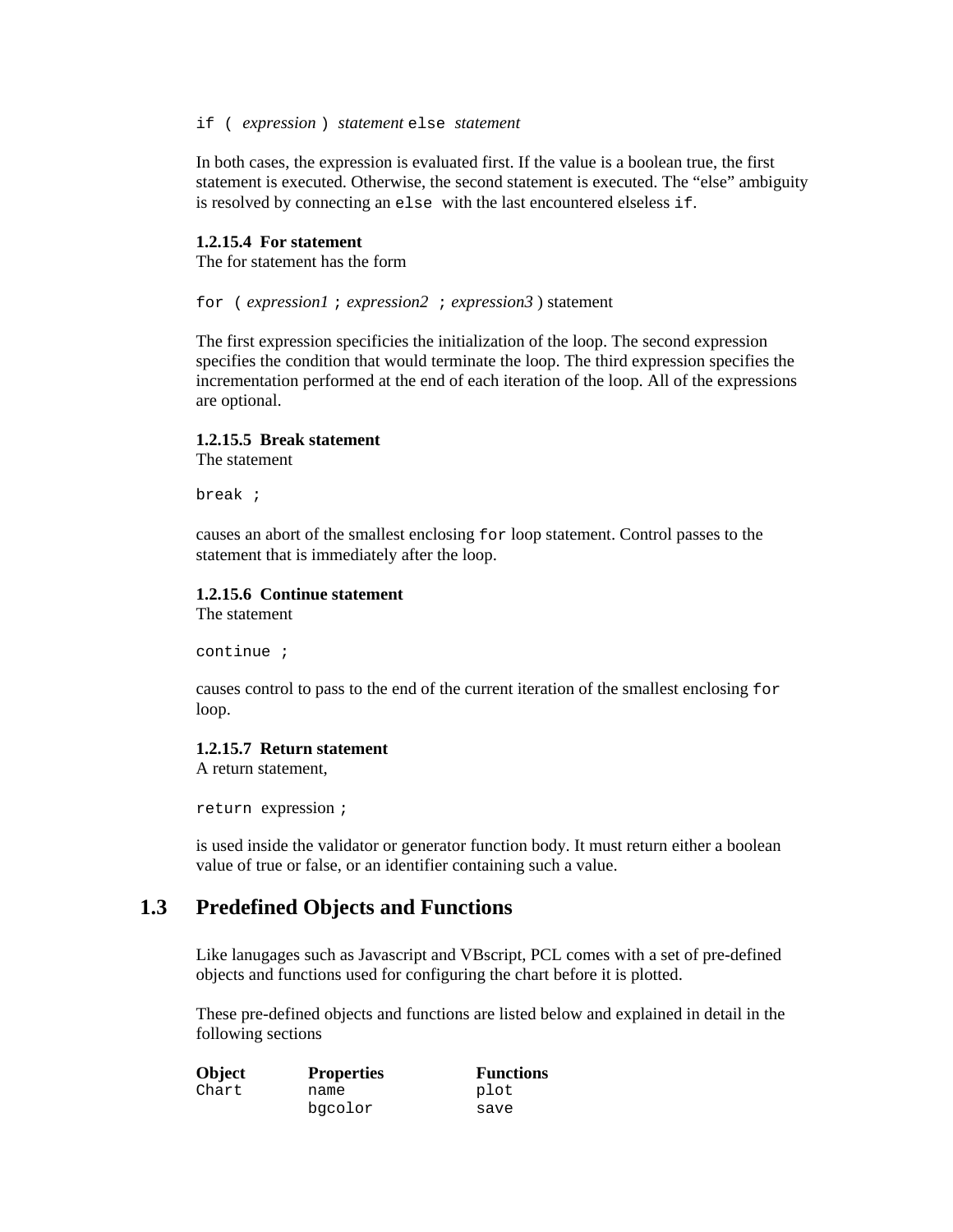|            | fgcolor<br>datacolumn<br>dataseries | addseries<br>removeseries |
|------------|-------------------------------------|---------------------------|
| Dataseries | name                                | add                       |
|            | х                                   |                           |
|            | У                                   |                           |
|            | type                                |                           |
| DataColumn | name                                |                           |
|            | data                                |                           |

| <b>Global functions:</b> |                   |                                                  |
|--------------------------|-------------------|--------------------------------------------------|
| <b>Function name</b>     | <b>Parameters</b> | <b>Description</b>                               |
| print                    | string            | Prints the string to console                     |
| load                     | string            | Loads a csy data file and creates a Chart object |

# **1.3.1 Collections**

A Collection represents an object that holds a group of objects. Some of the properties defined above, such as dataseries and datacolumn, are Collections.

Square brackets "[" and "]" will be used to access the individual objects within a Collection. Some Collections can only be accessed by using a string.

Example:

dataseries["series name"]

Otherwise can be accessed by an integer index

Example: dataseries.x[0]

# **1.3.2 Chart**

The Chart object is a construct used to store the data that is to be graphed. It is created by calling a predefined function load() which takes in the filename of the charting data file.

Example:

```
let myChart = load("c:\mydatafile.csv");
```
The data file must be in a csv format. Once  $l$  oad() is called, the contents of that csv file are loaded into the Chart object. The properties of the Chart object are described below.

| <b>Property Name</b> | <b>Description</b>                                             |
|----------------------|----------------------------------------------------------------|
| name                 | A unique identifier that can be specified by the user.         |
| bgcolor              | Background color of the chart.                                 |
| fgcolor              | Foreground color of the chart.                                 |
| datacolumn           | A Collection DataColumn objects that represent contents of the |
|                      | loaded csv charting data file. Access to this collection is by |
|                      | name.                                                          |
| dataseries           | A Collection of DataSeries objects. items are accessed by data |
|                      | series name.                                                   |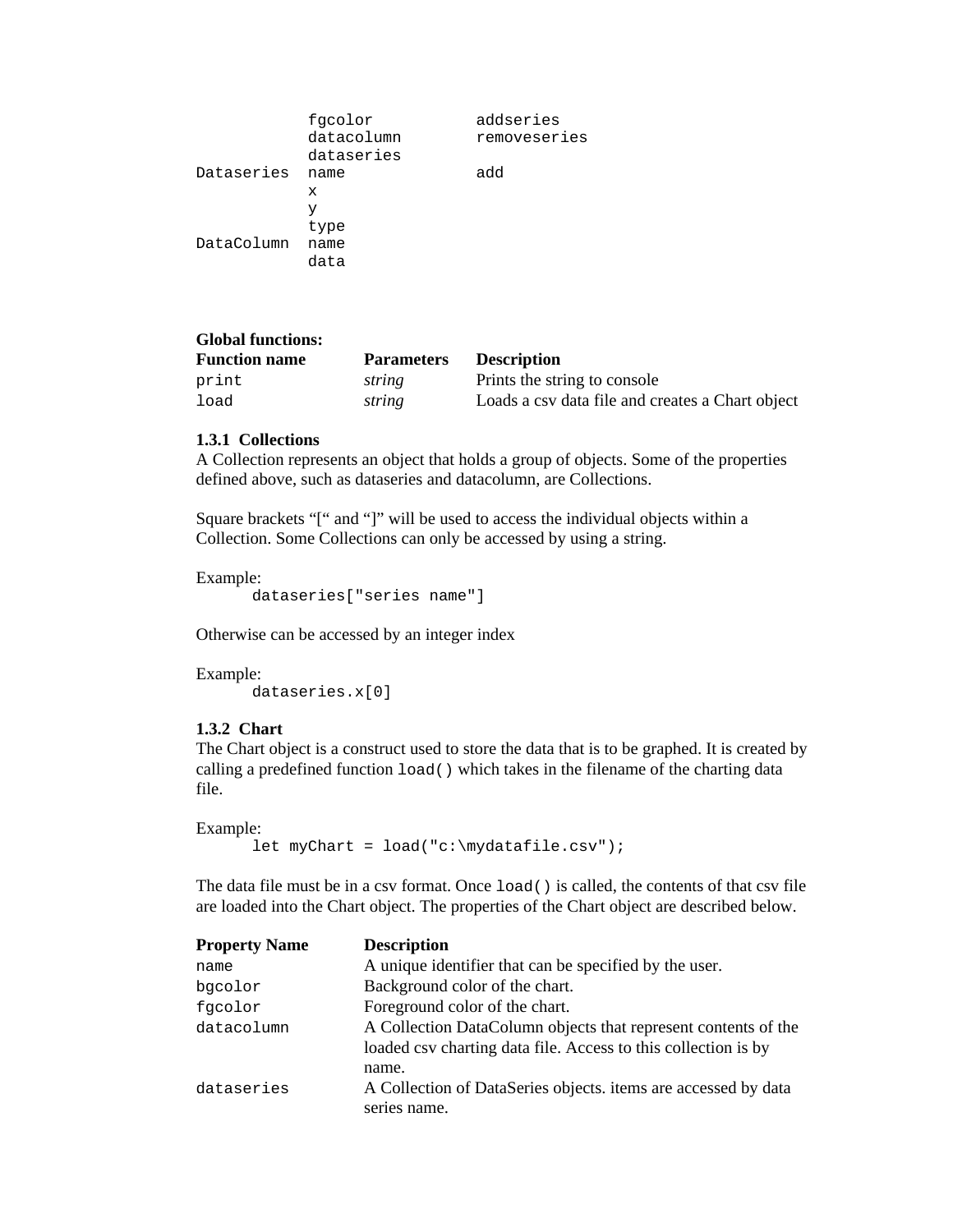The following functions can be applied on the Chart object.

| <b>Function Name</b> | <b>Parameters</b> | <b>Descripition</b>                                                                                    |
|----------------------|-------------------|--------------------------------------------------------------------------------------------------------|
| addseries            | series name       | Creates a new Dataseries object to be<br>plotted.                                                      |
| removeseries         | series name       | Remove a DatSeries object from the<br>dataseries collection.                                           |
| save                 | filename          | Saves the Chart object's data into a csv<br>file.                                                      |
| plot                 | series name       | Plots the data series specified. If no<br>parameter is passed in, then all data<br>series are plotted. |

#### **1.3.3 Dataseries**

A Dataseries object represents a collection of data points that are to be plotted with a unique symbol and color. A user create and modify Dataseries objects by using the following properties and functions.

| <b>Property Name</b> | <b>Descripition</b>                                                                                 |                                                           |  |
|----------------------|-----------------------------------------------------------------------------------------------------|-----------------------------------------------------------|--|
| name                 |                                                                                                     | A unique identifier that can be specified by the user     |  |
| x                    | A Collection of values which is mapped to one of the data<br>columns in the Chart object.           |                                                           |  |
| У                    | columns in the Chart object.                                                                        | A Collection of values which is mapped to one of the data |  |
| type                 | Describes the type of plot this data series will be. The possible<br>types are {Scatter, Line, Bar} |                                                           |  |
| <b>Function Name</b> | <b>Parameters</b>                                                                                   | <b>Descripition</b>                                       |  |
| add                  | x, y values                                                                                         | Adds a data point to the data series                      |  |

#### **1.3.4 DataColumn**

The csv data in the Chart object is stored as a matrix. To access the contents of the matrix, the programmer must use DataColumn object and its properties.

Each DataColumn object in the Chart's DataColumn Collection maps to a column in the matrix and is automatically assigned a name. The name has the following format col1, col2, col3, ....

| <b>Property Name</b> | <b>Description</b>                                    |
|----------------------|-------------------------------------------------------|
| name                 | A unique identifier that can be specified by the user |
| data                 | An array of values stored                             |

The following a sample program that shows how the objects described above are used

// Load the csv file and create the Chart object let chart = load("data.csv") // Assign chart attributes chart.bgcolor = #000000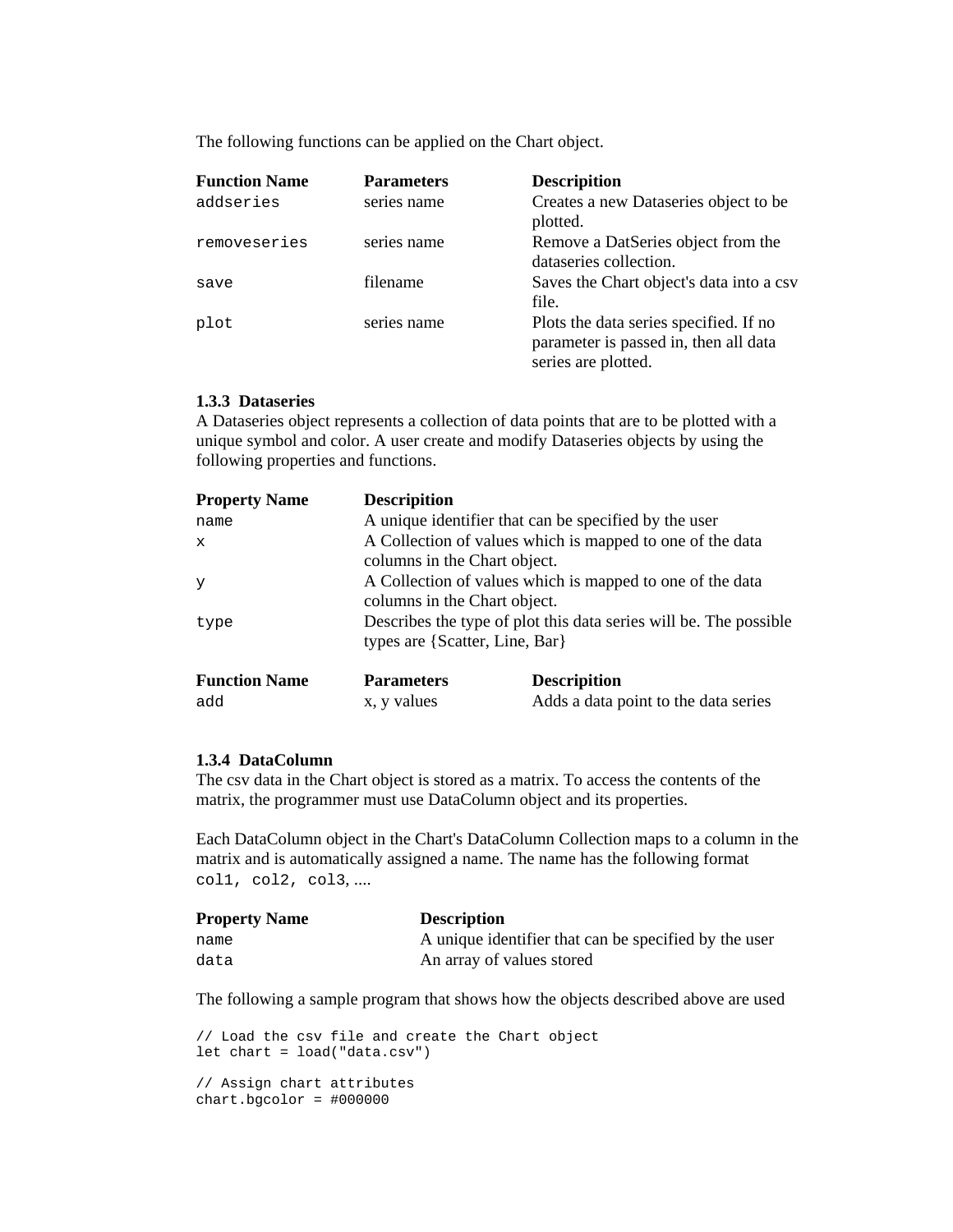```
chart.fgcolor = #FFFFFF 
chart.datacolumn["col1"].name = "X values" 
chart.datacolumn["col2"].name = "Y values" 
// Create a new data series 
chart.addseries("new series") 
chart.dataseries["new series"].x = chart.datacolumn["X values"].data 
chart.dataseries["new series"].y = chart.datacolumn["Y values"].data 
chart.dataseries["new series"].type = Scatter 
// Save the chart 
chart.save("newfile.csv") 
// Plot the chart 
chart.plot()
```
# **1.4 Validators and Generators**

#### **1.4.1 Validators**

PCL has built in constructs to help users validate their data before plotting it. These constructs are called Validators and are defined in the following format:

```
[Validator-name] 
{ 
       // Describe Validation rules here 
}
```

```
validate(validator-name, column-name)
```
As shown above, the declaration of a Validator must begin with the name of the validator enclosed in square brackets, "[" and "]", and the body of the Validator must be enclosed within curly braces, "{" and "}". Within the body of a validator users are allowed to use expressions and identifiers to implement their validation rules. The Validator will only terminate on a return statement. A return value of true will indicate that validation for current cell was successful and false otherwise. To validate a specific data column, the user would call the validate() function passing in the validator name and name of the column to be validated.

Example:

```
validate("My Validation Rule", "Y-Values")
```
The rule defined within the body of Validator is applied to all values within the specified data column. A special identifier, value, is used to represent the contents of the current cell in the column being validated. If all values in the column checked return true then the validate() function will return true; otherwise it will return false.

Example:

```
[MaxValueCheck] 
{ 
       if(value > 300) return false 
        else 
               return true 
}
```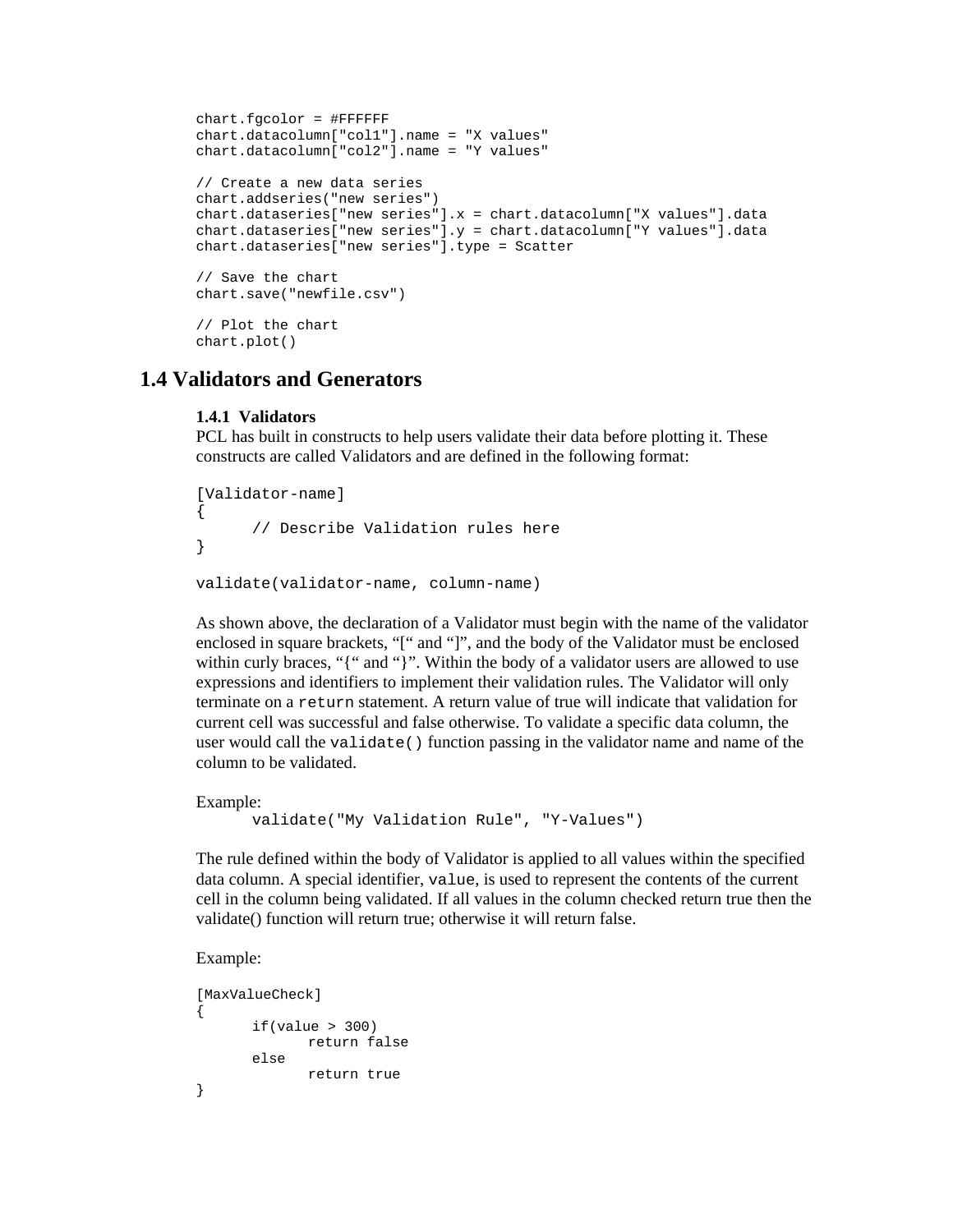The special value identifier also has a function called isTypeOf() which can be used to check the format of a specific value. The function takes in a regular expression string describing the format that the user wants each data point to validate against.

Example:

```
[FormatCheck] 
{ 
        // Check to see if a value is a number or not 
        if(value.isTypeOf("[0...9]") 
               return true 
        else 
               return false 
}
```
Validators can also be used to correct mal-formatted or out of range values by changing the value identifier.

#### Example:

```
[Normalize] 
{ 
        // Put the ceiling at 300 
       if(value > 300)value = 300 return true 
}
```
#### **1.4.2 Generators**

A Generator allows users to create new data points from existing data points. The new data points are then used to produce a new DataSeries object that is added to the Chart. The format of a Generator is shown below.

```
[Generator-Name] 
in(parameter-list) 
{ 
        // Body of the Generator 
}
```
As shown above, the declaration of a Generator begins with the Generator name enclosed in square brackets. This is then followed by the parameter declaration. The parameter declaration must begin with the in keyword with each parameter declared separated by commans and within the parantheses.

The body of the Generator must be enclosed with curly braces, "{" and "}", and the Generator must be terminated with a return statement.

To execute a generator, the user will call the generate function passing in the Generator name, chart object and list of parameters:

generate(generator-name, chart-object, parameter-list)